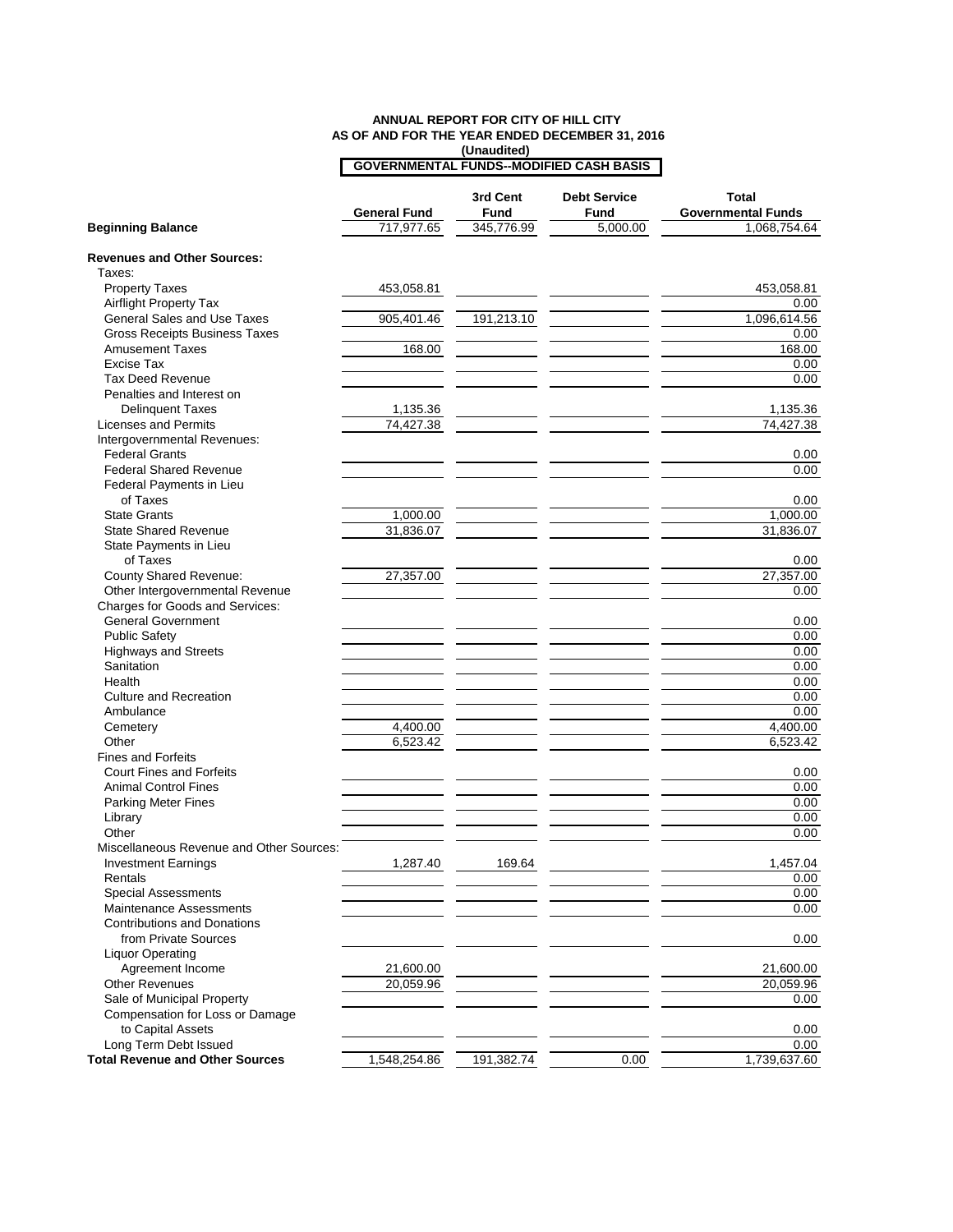| <b>Expenditures and Other Uses:</b>         |               |            |            |                    |
|---------------------------------------------|---------------|------------|------------|--------------------|
| Legislative                                 | 34,796.53     |            |            | 34,796.53          |
| Executive                                   | 101,469.23    |            |            | 101,469.23         |
| Elections                                   | 1,302.64      |            |            | 1,302.64           |
| <b>Financial Administration</b>             | 119,869.39    |            |            | 119,869.39         |
| <b>Other General Government</b>             | 138,884.22    |            |            | 138,884.22         |
| Police                                      | 113,636.00    |            |            | 113,636.00         |
| Fire                                        | 774.97        |            |            | 774.97             |
| Protective Inspection                       |               |            |            | 0.00               |
| <b>Other Protection</b>                     | 12,852.41     |            |            | 12,852.41          |
| <b>Highways and Streets</b>                 | 144,904.46    |            |            | 144.904.46         |
| Sanitation                                  |               |            |            | 0.00               |
| Water                                       |               |            |            | 0.00               |
| Electricity                                 |               |            |            | 0.00               |
| Airport                                     |               |            |            | 0.00               |
| <b>Parking Facilities</b>                   |               |            |            | 0.00               |
| Cemeteries                                  | 13,121.42     |            |            | 13,121.42          |
| <b>Natural Gas</b>                          |               |            |            | 0.00               |
| Transit                                     |               |            |            | 0.00               |
| Health                                      |               |            |            | 0.00               |
| Home Health<br><b>Mental Health Centers</b> |               |            |            | 0.00               |
|                                             |               |            |            | 0.00               |
| <b>Humane Society</b>                       |               |            |            | 0.00<br>0.00       |
| Drug Education<br>Ambulance                 | 5,000.00      |            |            | 5,000.00           |
| Hospitals, Nursing Homes                    |               |            |            |                    |
| and Rest Homes                              |               |            |            | 0.00               |
| Other Health and Welfare                    |               |            |            | 0.00               |
| Recreation                                  | 15,000.00     |            |            | 15,000.00          |
| Parks                                       | 45,245.07     |            |            | 45,245.07          |
| Libraries                                   | 102,216.83    |            |            | 102,216.83         |
| Auditorium                                  |               |            |            | 0.00               |
| <b>Historical Preservation</b>              |               |            |            | 0.00               |
| Museums                                     |               |            |            | 0.00               |
| Urban Redevelopment and                     |               |            |            |                    |
| Housing                                     |               |            |            | 0.00               |
| Economic Development and                    |               |            |            |                    |
| Assistance (Industrial                      |               |            |            |                    |
| Development)                                |               |            |            | 0.00               |
| <b>Economic Opportunity</b>                 |               | 137,829.59 |            | 137,829.59         |
| <b>Debt Service</b>                         |               |            | 196,000.47 | 196,000.47         |
| Intergovernmental Expenditures              |               |            |            | 0.00               |
| <b>Capital Outlay</b>                       |               |            |            | 0.00               |
| Judgments and Losses                        |               |            |            | 0.00               |
| <b>Other Expenditures</b>                   |               |            |            | 0.00               |
| <b>Liquor Operating Agreements</b>          | 2,887.50      |            |            | 2,887.50           |
| Discount on Bonds Issued                    |               |            |            | 0.00               |
| Payments to Refunded Debt                   |               |            |            |                    |
| <b>Escrow Agent</b>                         |               |            |            | 0.00               |
| <b>Total Expenditures and Other Uses</b>    | 851,960.67    | 137,829.59 | 196,000.47 | 1,185,790.73       |
|                                             |               |            |            |                    |
| Transfers In & Out (Debt Service Fund)      | $-191,000.47$ |            | 191,000.47 | 0.00               |
| Special Item (specify)                      |               |            |            | 0.00               |
| <b>Extraordinary Item (specify)</b>         |               |            |            | 0.00               |
|                                             |               |            |            |                    |
| <b>Increase/Decrease in Fund Balance</b>    | 505,293.72    | 53,553.15  | -5,000.00  | 553,846.87         |
| <b>Ending Balance:</b>                      |               |            |            |                    |
|                                             |               |            |            |                    |
| Nonspendable<br>Restricted                  | 8,269.84      | 399,330.14 |            | 0.00<br>407,599.98 |
| Committed                                   | 46,075.82     |            |            | 46,075.82          |
| Assigned                                    | 663.50        |            |            | 663.50             |
| Unassigned                                  | 1,168,262.21  |            |            | 1,168,262.21       |
|                                             |               |            |            |                    |
| Governmental Long-term Debt                 |               |            |            | 1,846,000.00       |
|                                             |               |            |            |                    |